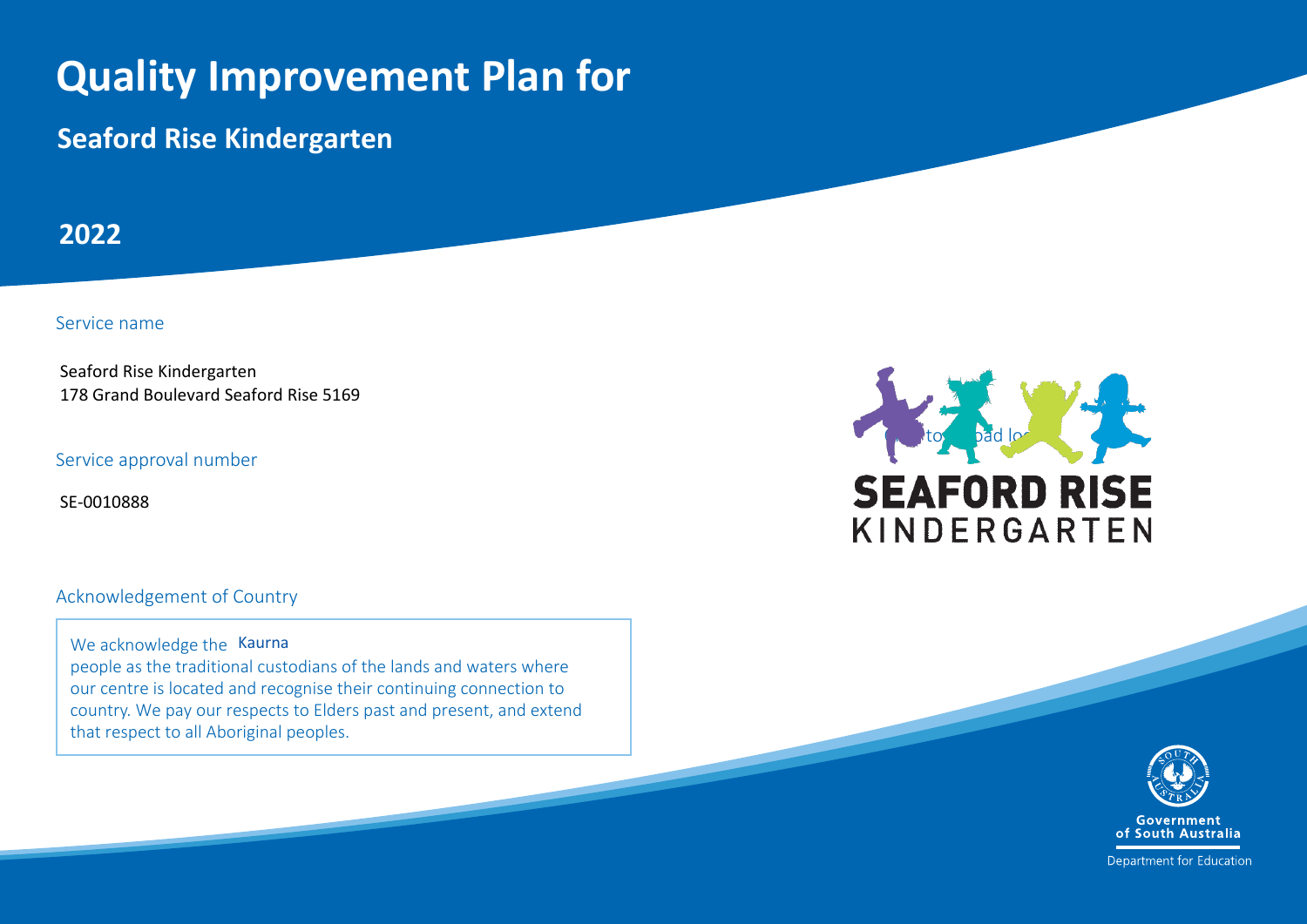## **Context**

### Service Context

Seaford Rise Kindergarten is situated 40km from the city and is set amongst beautiful lush green trees in a rapidly developing community, within the southern suburbs. The kindergarten is stand alone and shares the same premises as Seaford Rise Primary School which allows for the kindergarten to utilise school facilitates as the library, the gym and have regular classroom visits with the reception classes in the latter part of the year. This fosters a strong connection with school community.

The site is large site and has the capacity of 120 with 60 children attending in each session, however the kindergarten has been capped at 70 this year with 30 children in one session and 40 children in the other session. The educator to child ratio is 1:10 consisting of 2 teachers and 2 ECW's Early Childhood Workers) on the floor.

The staffing arrangements consist of: A full time director, a full time teacher, 0.4 universal access teacher, 1 permanent full time ECW, a 0.4 permanent ECW and preschool support.

There are 2 separate groups of children that attend throughout the week, the Kuula Group attend on Monday/Tuesday and the Wadla Group attend on Wednesday/Thursday. The groups are names after the Kaurna words for Koala and rock wallaby, as the center acknowledge that Kaurna people as the traditional custodians of the lands on which we learn and play. The session times for the Kuula and Wadla group are from 8:30-3:15 Monday-Thursday and each group have access to alternative Friday sessions throughout term 1-3.The Friday sessions also run from 8:30am-3:15pm. The kindergarten families can access the OHSC at Seaford Rise Primary before and after kindergarten session through Camp Australia.

The site provides the service : Occasional Care which is for children aged 2-4 years. The sessions are run on a Monday from 8:30am-11:30am and 12:15pm-3:15pm.

Children can attend one of these sessions and are booked in Termly. At the end of each term enrolments for Occasional Care are reviewed with priority of access given to children on the waiting list, who meet the criteria under the Department for Education Occasional Care policy. A diploma-trained ECW2 runs the Occasional Care program and the session are integrated within the preschool program, which has provided an enriched learning environment for all children.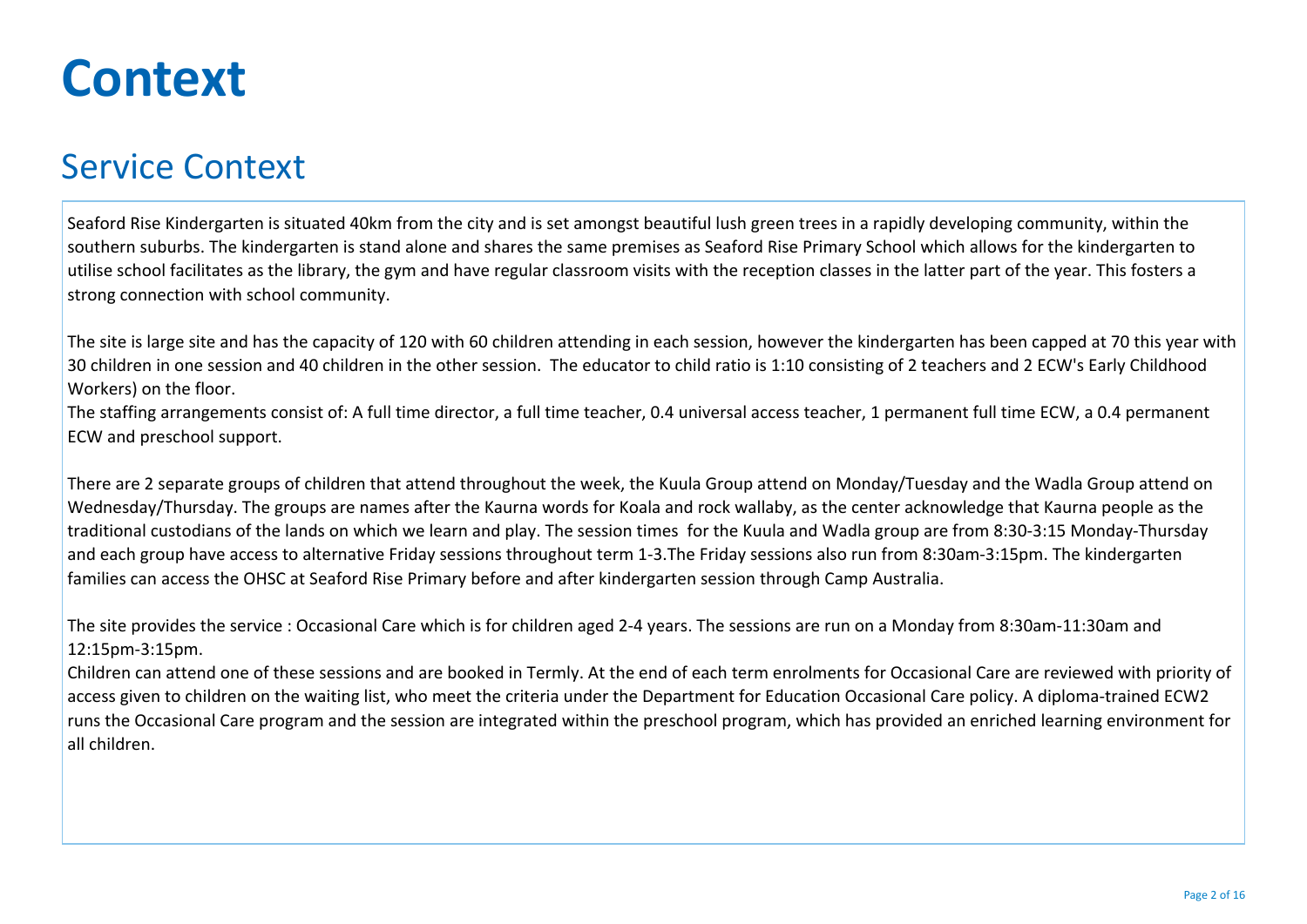## **Context**

### Statement of Philosophy

Enter your site philosophy in the box below, or alternatively attach as an additional document via the Comment option under the Tools tab

At Seaford Rise Kindergarten we believe that children are strong, capable learners. We believe in empowering children to make decisions on factors which affect them and have a strong autonomy. Our aim is to make kindergarten a positive experience for everyone and have a strong focus on positive wellbeing for the children in are care. Each and every child is respected and valued and is at the centre of the curriculum, our programme uses the principles and practices of the Early Years Learning Framework to support children's learning and development. Through our teaching pedagogies we scaffold children's experiences and ideas, to create a kindergarten culture that is inclusive of all children and families. The Reggio Emilia principles and practices guide and form our teaching pedagogies. We trust in the value of early childhood education and that a positive sense of self and well-being is the foundation for learning success. We believe in promoting a sense of belonging and in encouraging children to take considered risks in their decision making.

We believe the best way to learn is through play as children learn through play by engaging in positive relationships with their educators and peers. Through play we encourage children to use their imagination and creativity by providing open-ended activities. We use the pedagogy of Nature Play to invite children to engage in outdoor play learning experiences and care for their natural environment. We believe that children who play in natural settings, play in more diverse and imaginative ways and build social connections and skills. We value sustainable practices and embed sustainability into our daily routine.

Children are encouraged to explore the world around them through dramatic play, sensory activities, literacy and numeracy exploration, developing their imagination, curiosity and creativity. We believe that children learn through extended play experiences and enjoyment and building respectful and reciprocal relationships with families and the community. Working in partnerships with families will support the holistic development of children. We have a team of passionate and dedicated educators who continue to strive for personal excellence in early childhood education. We believe in empowering children by encouraging self-help skills and independence. We believe children and educators are both researchers and constructors of knowledge and ideas. We value our relationship with children and view the learning environment as the third teacher, which is responsive to the needs and ideas of children and values the child as a citizen within the community.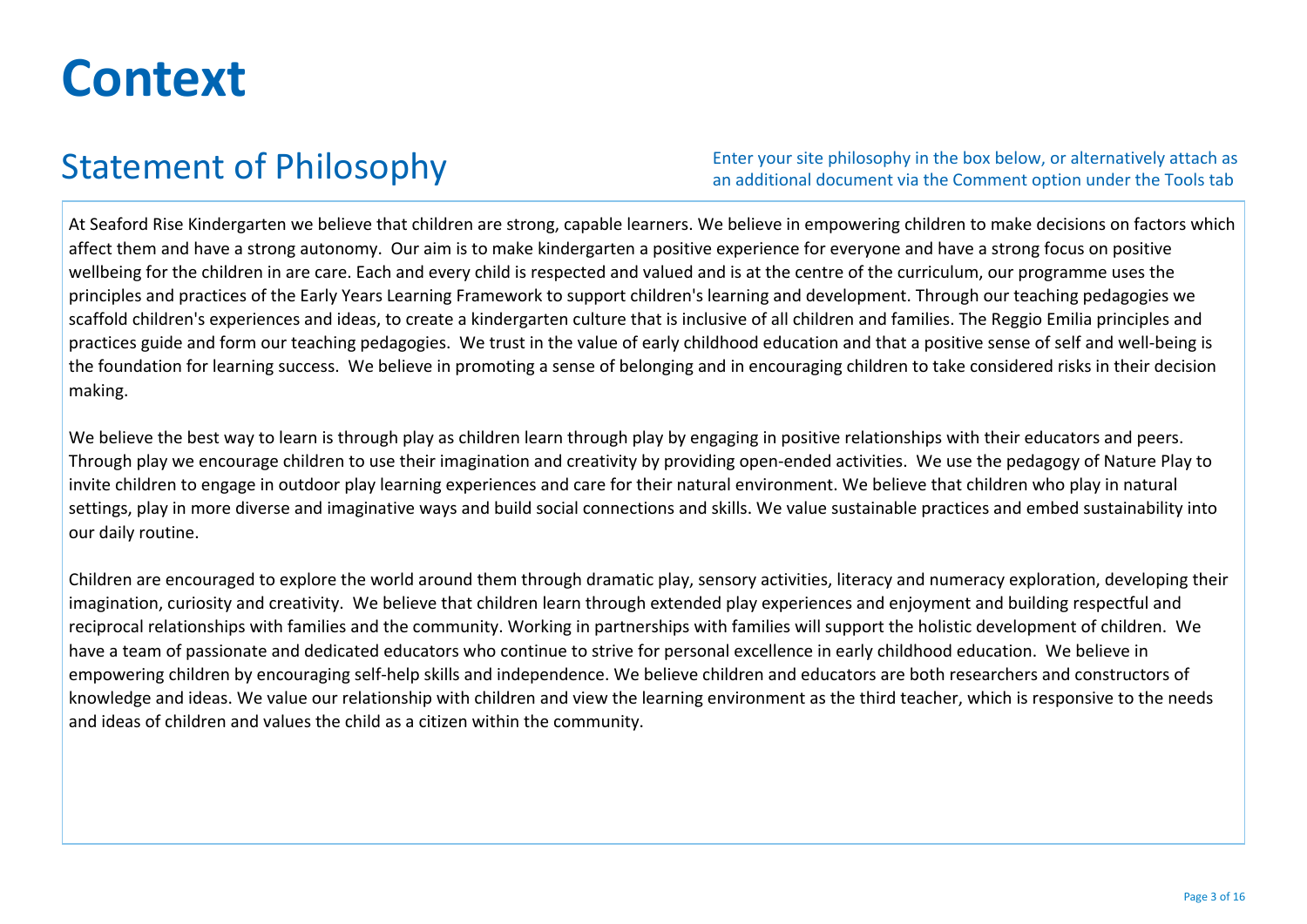1. Practice is embedded in service operations 2. Practice is informed by critical reflection 3. Practice is shaped by meaningful engagement with families and/or the community



### **Quality Area 1: Educational Program and Practice**

- The Early Years Learning Framework underpins our curriculum planning and learning outcomes. The program is child lead and all activities can be entered and participated at any entry level.

- Children are empowered to make choices and solve problems to meet their needs and working collaboratively with others.

- Children are taking responsibility for their own wellbeing by moving around and through their environments confidently and safely.

- Children using play to investigate, imagine and explore ideas, engaging Aboriginal Learners through connection to the land and embedding Nature Play and being curious and enthusiastic participants in their learning.

- The children voice is respected and heard which influences the program and play experiences.

- Supporting children's efforts, assisting and encouraging as appropriate and incorporating the Reggio Emilia principles and practices - 100 Languages of Children.

- Observing and recording children's learning through detailed observation notes as part of formative assessment, the observations are taken of the children's learning/child's voice/interests within the learning environment. Each individual child growth is tracked and shared with parents through observations, portfolios and on-line platforms. Ped doc such as the floor -book is used as a tool to record child's voice, follow interests.

- Children's interests and needs are incorporated into the learning program, tracking of children is done each term through, individual learning plans, family conversations, child's voice, Respect Reflect Relate well-being scales, portfolios, individual learning plans, SMARTAR goals.

- Embedding and Acknowledging Aboriginal and Torres Strait Islander families and culture through the program.

- Educators have the opportunity to reflect on the events of each day, including thinking about what happened and why and to reflect on the program's successes and what can be extended or changed. Educators engage in the cyle of continuous critical refection.

- The educator's tool-kit (well being and learning for life) and Interoception is used to support children's wellbeing.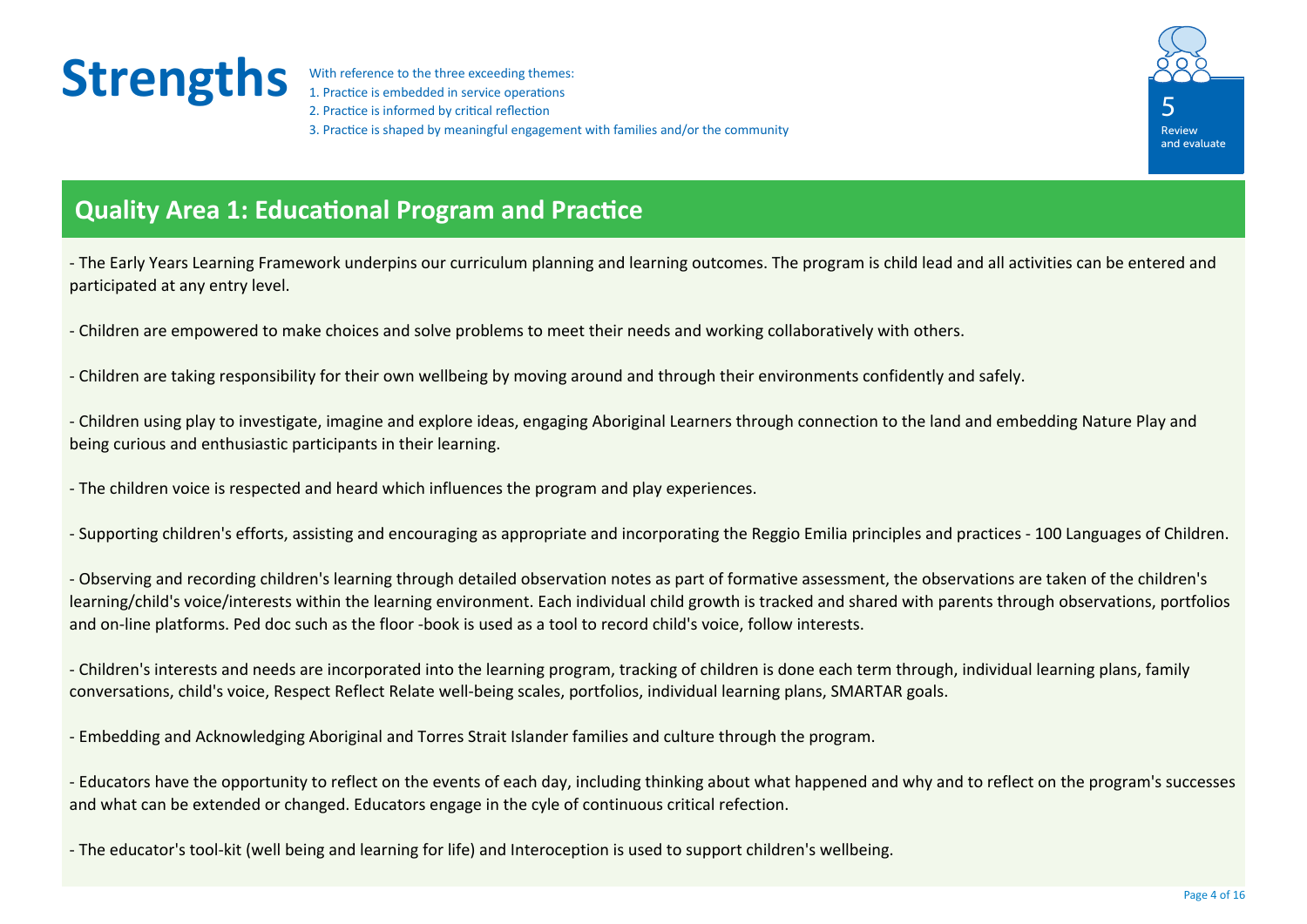1. Practice is embedded in service operations 2. Practice is informed by critical reflection 3. Practice is shaped by meaningful engagement with families and/or the community



#### **Quality Area 2: Children's Health and Safety**

- As part of the ongoing COVID-19 Health practices, educators have incorporated and model hand washing, hand sanitizing, and covering coughs and sneezes. Parents and caregivers are contacted to collect children if they present as unwell. The site has a COVID-19 risk assessment provided by the department.

-Flexible routines support children's learning and allows enough time for each child to feel a sense of belonging within the learning environment. - There are spaces and times throughout the day for children to relax and regulate when need be, with interception, yoga, quite play and the reading corner.

- Medical folder for each child is up to date and each child/educator has their photo and identified allergy displayed clearly in the staff room. Each child's medication is clearly labeled and regularly updated and is kept in safely stored in the kitchen cupboard.

- Children are involved in the sun smart program - the understand the importance of being sun-safe and Sunscreen is applied regularly at lunch time. A sunscreen station is set up for children to access at all times.

-Incidents are recorded on the standard injury form. When major injuries occur, parents/caregiver are contacted via phone call.

- Early entry and Occasional Care is offered at the centre as part of our focus on early intervention and supporting children.

-Incident forms are easily accessed and child information is provided at the front of the incident folder.

- Yard check preformed daily by outside teacher. Parents quickly notified of serious injury, all incidents are adequately recorded and communicated to families.

- Healthy eating policy, water is provided throughout the day for children. The children participate in physical activity that is intentionally planned for at the school gym.

- Educators plan and develop experiences for children within the learning space. Child's voice is supported and spontaneous activities regularly occur due to following and extending children's ideas and interests. Inquiry-based learning has been implemented to include greater child voice. The children are involved in the risk assessment process.

- All educators take mandatory training (RAN) to ensure that they keep up relevant information.

-Soft fall is topped up when required and hazardous chemicals are locked away in the store room.

- The Dfe child protection curriculum is implement through the year in oder to support children safety and the understand their personal rights.

- Children are supervised throughout the day with the ratio of 1:10. There is always one teacher and one ECW outside and 1 teacher and 1 ECW inside to support the choice of inside and outside play within a safe environment.

- Emergercy procedues are conducted termly with the children e.g Lock downs and evacuations. They are recored and reflected upon to identify if there is the need of improvement.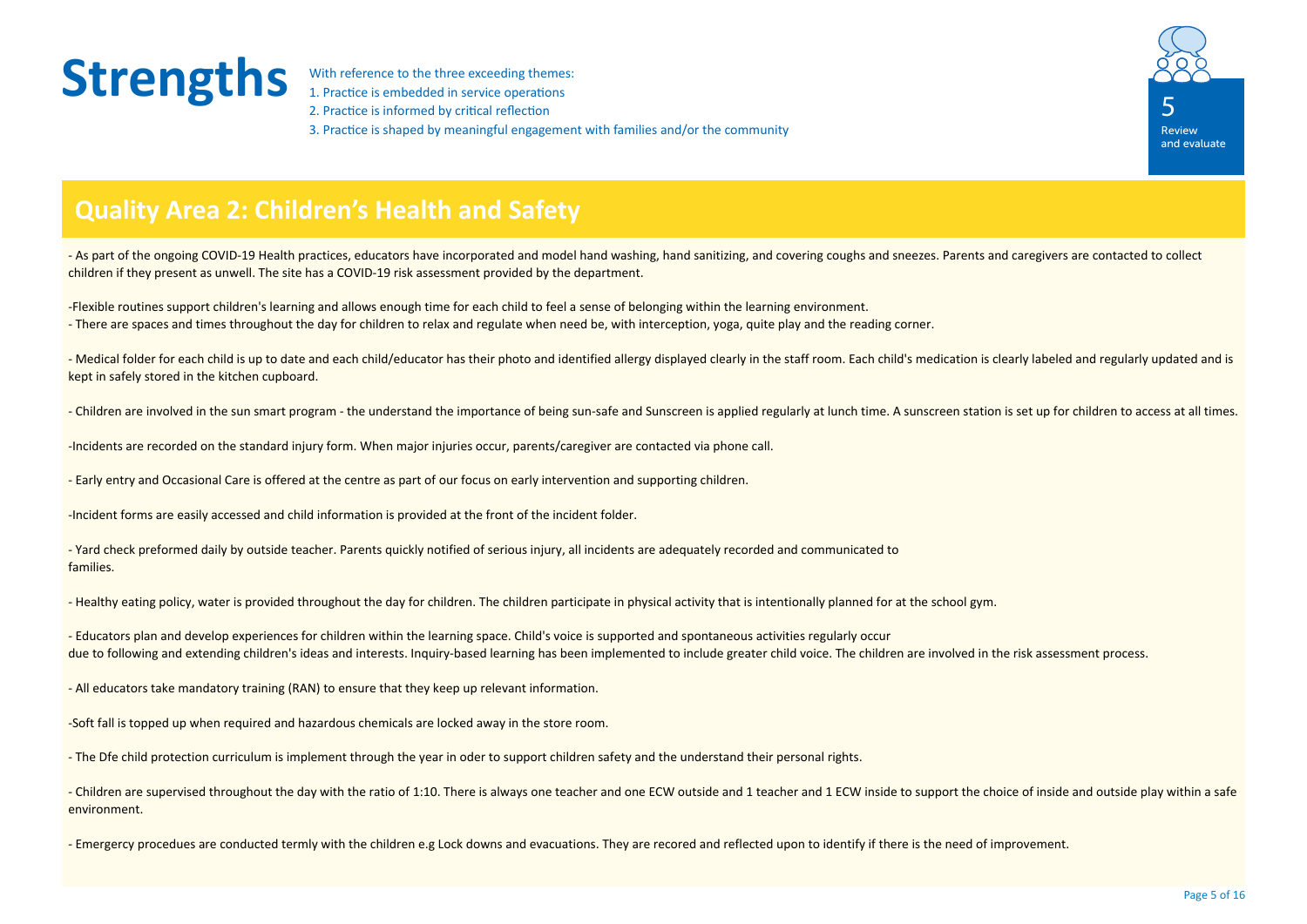1. Practice is embedded in service operations 2. Practice is informed by critical reflection 3. Practice is shaped by meaningful engagement with families and/or the community



### **Quality Area 3: Physical Environment**

- Appropriate areas are available for children to play and learn inside and outside. The outside area is safe and secure and regular yard checks are conducted. Playground safety checks are conducted every term.

- Indoor and outdoor play spaces are accessible for all due to the 2021 yard upgrade. Landscaped yard with a focus on sustainability and nature play and supporting children's literacy and numeracy learning.

- Children are involved in pack/resetting the kindy (caring for our environment). They participate in sweeping and wiping of table etc - children participating in caring for the veggie garden and harvesting the produce. The children then use the produce in play experiences (e.g potion table, cooking etc).

- New resources purchased which are age appropriate and meet the developmental needs of all children.

- We cater for different learning capacities and learning styles and flexible spaces that are responsive to the interests and abilities of each child.

-Children's independence is valued to access play equipment and take considered risks in their play, sufficient number of tools and adjuncts are available for children's use.

- Several doors/ access to the outdoor area.

- Physical environment reflected on during programming and educator meeting discussions to help support the developmental needs of all children and provide an inclusive and equitable learning environment. Natural resources used to create inviting play spaces for children, bringing the outdoors into the inside play space as well as the inside to the outside play space, for example creating a place for resting and reading outside.

- One bathroom has been renovated to allow for a SERU bed.

- Staff areas now have heating and cooling.
- Fans and new blinds have been added to the veranda to allow for greater airflow.
- LED lights have been fitted throughout the kindergarten.

- Open ended and intentional learning opportunities are provided for example adjuncts, loose part play, provocations. This makes the learning opportunities open to every entry level.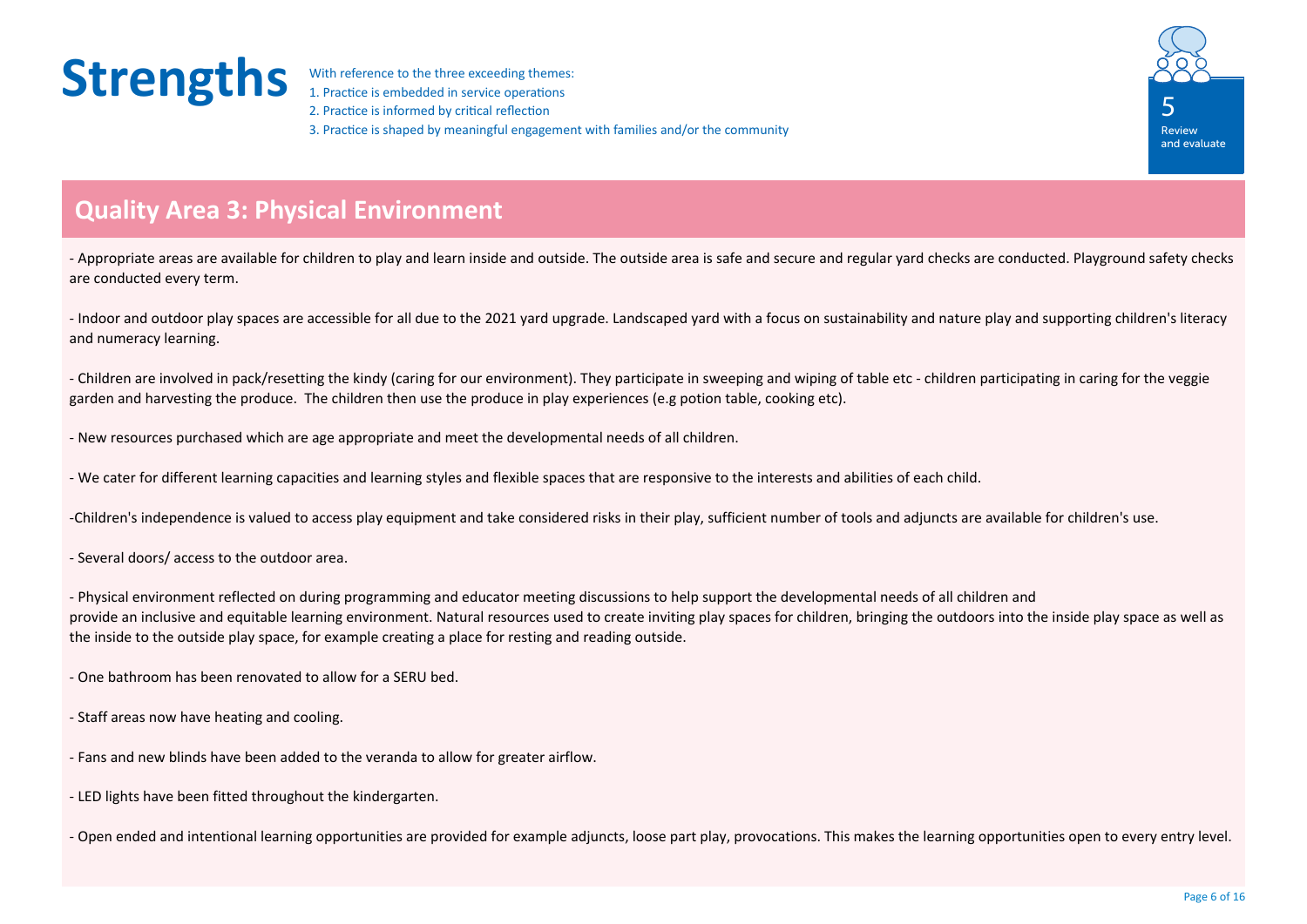1. Practice is embedded in service operations 2. Practice is informed by critical reflection 3. Practice is shaped by meaningful engagement with families and/or the community



### **Quality Area 4: Staffing Arrangements**

- The ratio of 1 educator to 10 children is maintained, ensuring the safety and wellbeing of all children.

- Educators are respectful and friendly towards each other, modeling positive behavior and following ethical standards.

- A strong focus on each educator's strengths, skills and interests, with continuous opportunities for professional training and development. Educators are encouraged to streamline their passions/interest into the program e.g. gardening.

- The DfE code of ethics is discussed regularly at staff meetings and to ensure ethical conduct is upheld. We pride ourselves on `living' our philosophy statement which is embedded into our everyday practices.

-All educators update their qualifications regularly in line with DfE policies and procedures. This includes aspects such as RAN training, first aid and DSCI police clearances as well as teacher's registration. All educators hold the required clearances and qualifications to be employed by DfE and work at the kindergarten.

-ECW's (Early Childhood Workers) comply with the DfE job and person specification and teachers comply with the Professional Standards for Teachers. Each educator has their own individualised performance plan in line with PQIP priorities which is reviewed each term.

- Professional Learning is valued and all educators are encouraged to participate in professional development opportunities and engage in site and partnership pupil free days.

- Continuity of educators is valued. Performance Development Reviews are conducted regularly to support each educator with their goals.

- Every staff member is aware of our goals and have established a whole site approach to reach those goals.

-Educators engage in fortnightly staff meetings to reflect on successes and challenges, growth points, needs, and directions for our centre.

- Educators are committed to equity and inclusion for all children and families.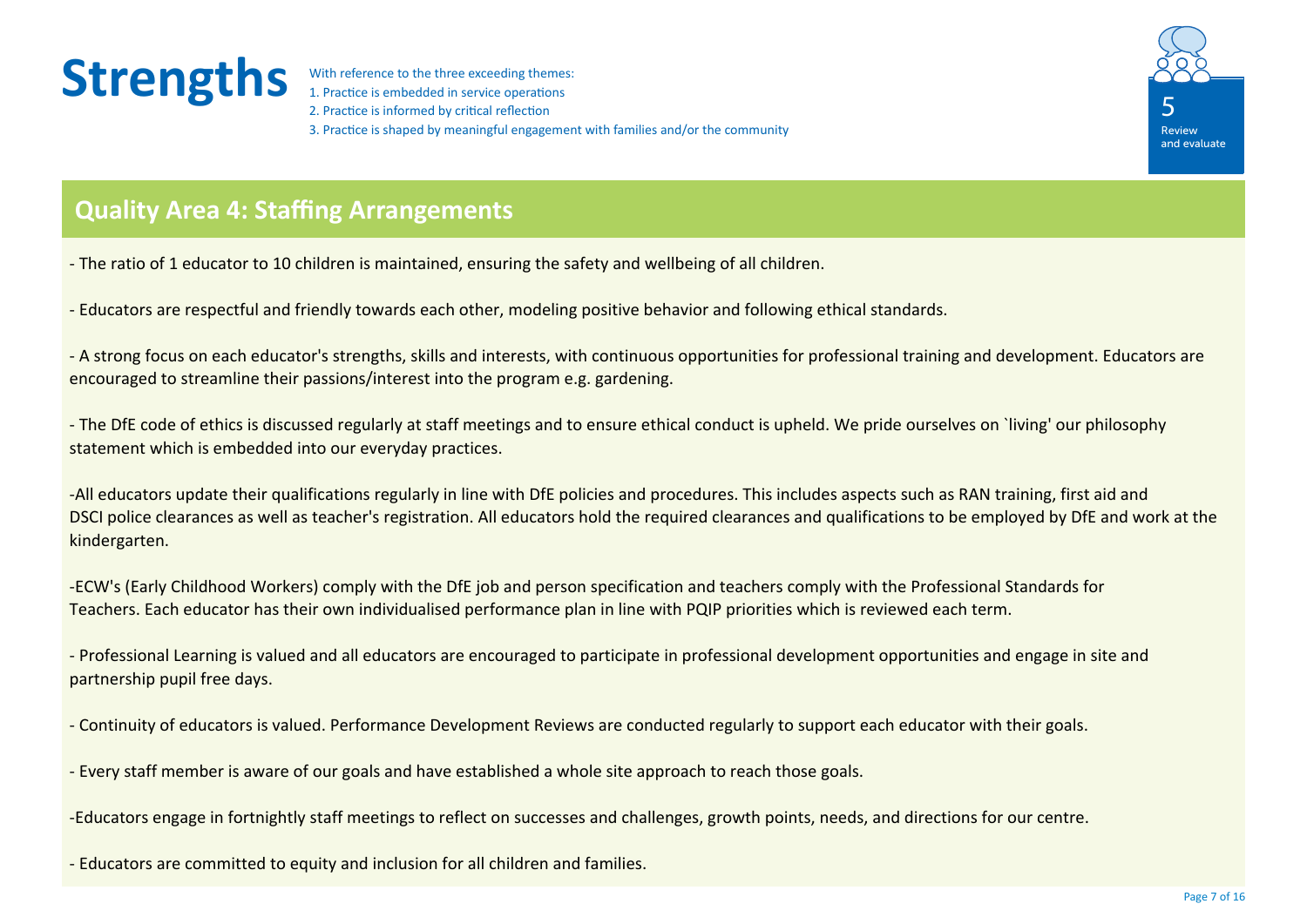1. Practice is embedded in service operations 2. Practice is informed by critical reflection 3. Practice is shaped by meaningful engagement with families and/or the community



### **Quality Area 5: Relationships with Children**

- The Early Years Learning Framework is used to plan and program for children's learning. The Literacy and Numeracy Indicators are used to support teachers' understanding of children's numeracy and literacy development. ILPs nd one plans are created.

- Educators interact positively with children and are welcoming and friendly to families and children.

- Every child has a voice and their thoughts and ideas are acknowledged and respected. Each child's needs, interests, culture and community is value, which are incorporated into the learning program.

- Educators demonstrate respectful and trusting interactions with children, through tuning into children's conversations, creating a safe and secure kindy environment. Children's dignity and rights are respected and valued at all times, through thoughtful interactions with trusted educators and within the learning program. Confidentiality of children's personal information is stored respectfully to maintain the rights and dignity of all children. Medical information is displayed in the staff room and medication is safely labeled and stored in the kitchen cupboards.

- Educators use the "say what you see" to help support children in regulation of feelings and managing their own behaviour by encouraging children to use their voice to help resolve conflict. Children are encouraged to `use their voice' when communicating with other children and to seek help from a teacher when needed.

- The program folder is accessible to children and is also used to track children's learning.

- Children's work is displayed respectfully and each child has access to their portfolios to reflect on their learning and achievements.

-The behavior Guidance Code developed to ensure that educators interact respectfully with children to build positive relationships with both children and families.

- Educators have focus children to build and gain that relationship to ensure the children voice, interest and learning is being tracked.

- Social and emotional programs are implemented through the year to support children self regulation and emotional understanding. These programs include You Can Do It, Kimochis, Colour Monster and Interoception"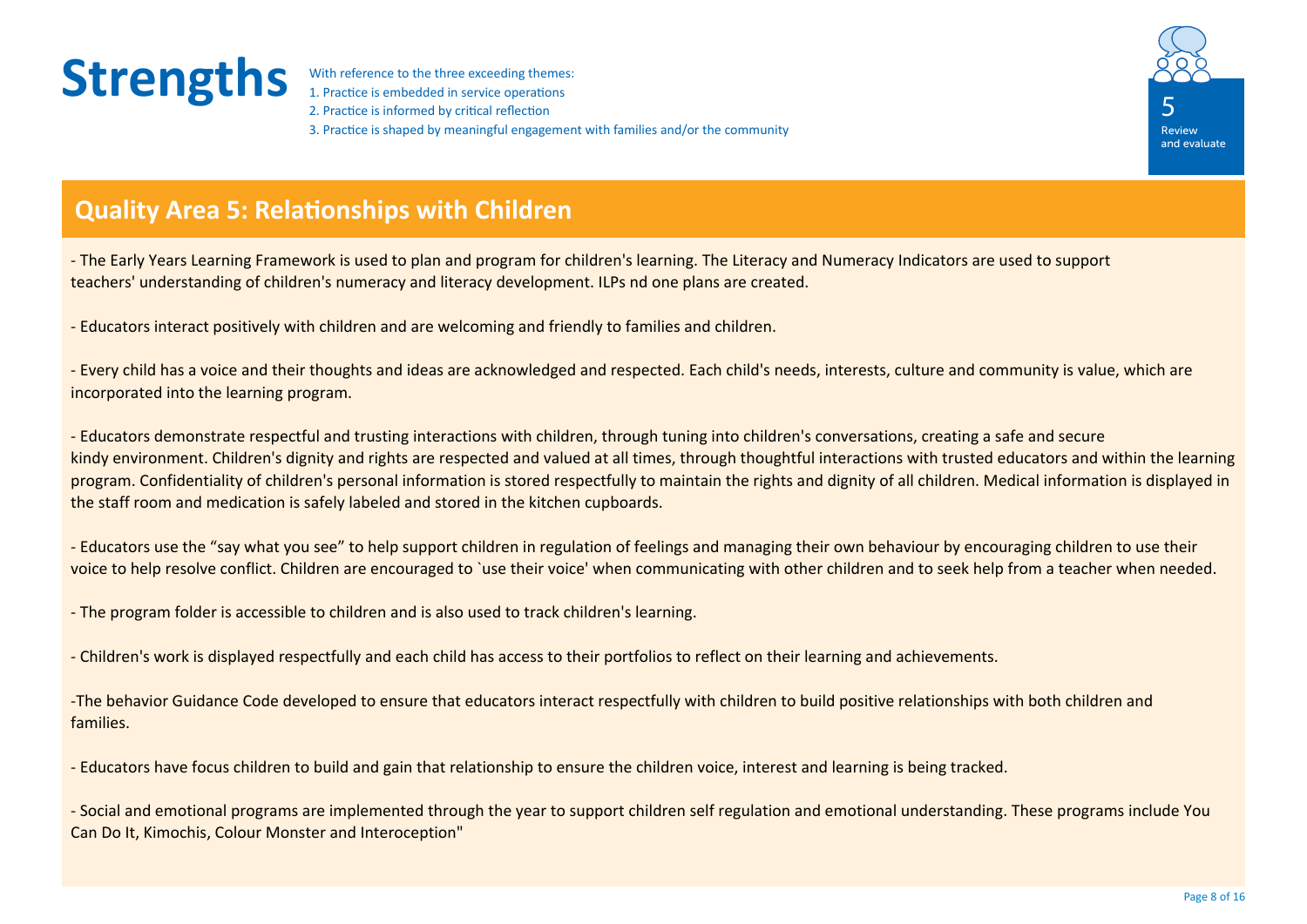1. Practice is embedded in service operations 2. Practice is informed by critical reflection 3. Practice is shaped by meaningful engagement with families and/or the community



### **Quality Area 6: Collaborative Partnerships with Families and Communities**

-Families/caregivers are invited to join the Governing Council to contribute to the service and families are involved in decision making.

- Open door policy at the centre, families are welcomed to make a time for one-on-one conversation. Director and teachers make themselves available on the floor every morning and and after kindy to engage with parents.

- Families are invited to comment and contribute to the learning program which is readily available to families. Open discussions are welcomed with each family/caregiver regarding their child.

- Individual Learning Plans and One Plans are developed in partnership with families.

- A positive partnership established with local feeder school and support agencies, the positive partnership helps to support children transitioning to school. For example we use school gym and library, and participate in the school assembly.

- Policies and procedures are displayed and accessible to families and available at any time on our website.

- An Occasional Care service has been incorporated into the kindy to help support families and children and our partnership goals on early intervention strategies.

- A positive partnership is established with preschool support staff including speech pathologist and special educator, who work in collaboratively with families/caregivers and kindergarten educators in developing programs and sharing information.

-Families are adequately notified if their child has sustained injuries at kindy and a pre-existing injury form is also put in place to ensure that adequate duty of care is upheld by the kindergarten.

- A child collection form is used and filled out by parents/caregivers to give authority of collection to a nominated person or persons to pick their child/children up from the kindy.

- Class Dojo has been implemented to allow for greater communication with families, especially during COVID restrictions. The platform is used to share their child's learning with them.

-Confidentiality is maintained when storing children's records and archiving student and centre information and documentation.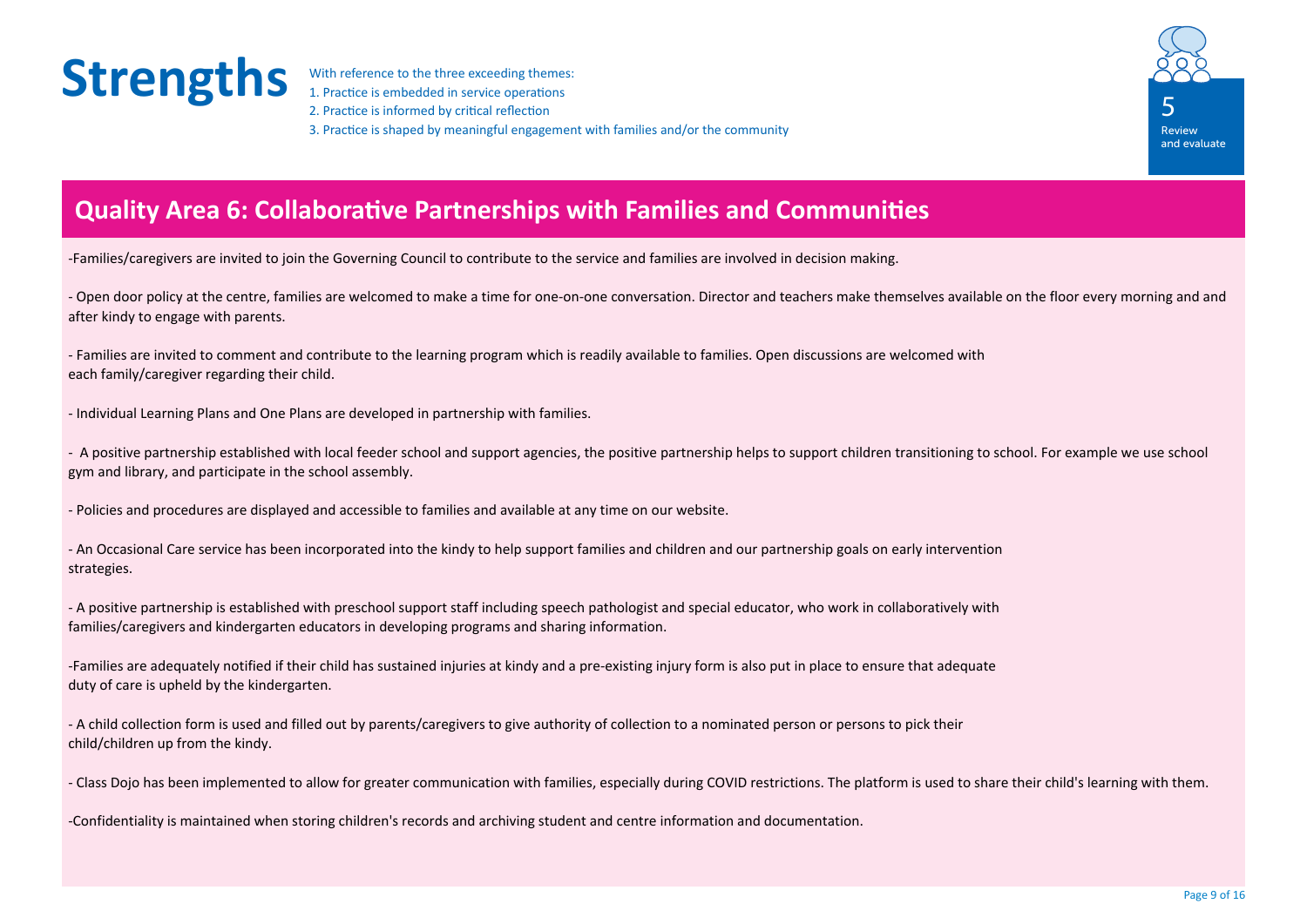1. Practice is embedded in service operations 2. Practice is informed by critical reflection 3. Practice is shaped by meaningful engagement with families and/or the community



### **Quality Area 7: Governance and Leadership**

- The site leader has created a positive culture where every educator has a voice and site leader has an open door policy with staff memebers, children and families/caregivers.

- Appropriate governance arrangements are put in place to manage the kindergarten. Governing council meetings are held regularly throughout the year.

- Governing Council members are invited to sign a confidentiality agreement as well as complete the RAN online training for volunteers.

- All records are kept up to date as required.
- Performance development plans are regularly conducted and reviewed.
- Adequate grievance procedures put in place in accordance to DECD policies.
- Appropriate management systems are obtained and Business manager is regularly checked and updated.
- Continuity of educators is established and supported to promote diversity and inclusion amongst the teaching team.

- Self-Review processes are put in place to reflect on the teaching and learning practice along with partnership goals and the Quality Improvement Plan. I.e - step 1-5 meetings, ACECQA self assessment tool reviewed termly.

- The regulatory Authority is regularly notified of any changes to the operation of the service when applicable.
- Stakeholders are involved in the development of the Preschool Quality Improvement Plan which is displayed for families to access.
- A display of the quality areas are on display in the middle room.
- Termly review cycles of the PQIP and goals are implemented.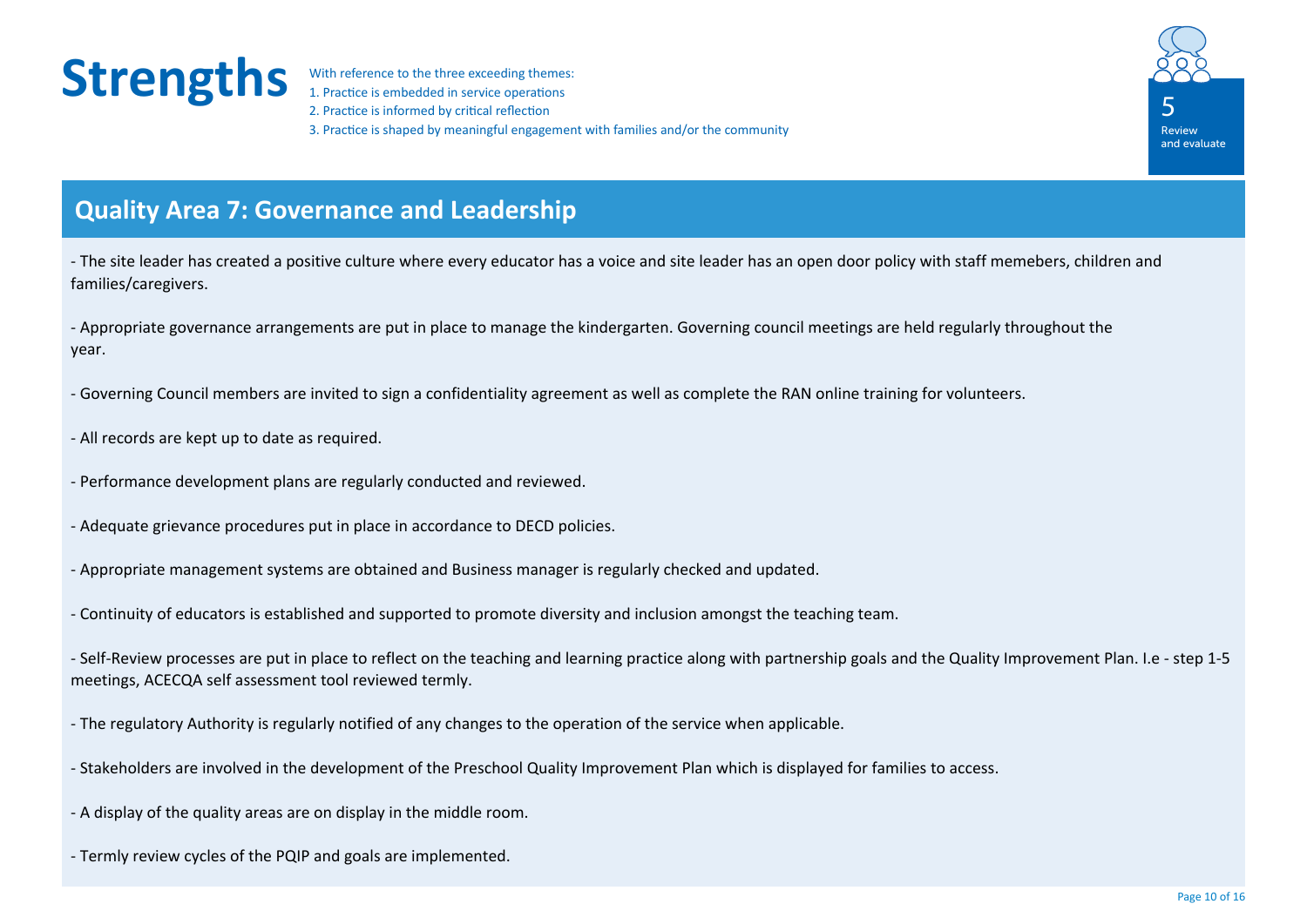## **Quality Improvement Plan for**

### **Seaford Rise Kindergarten**

#### **2022**

#### **Includes:**

- Learning Improvement goals
- National Quality Framework priorities

#### How to complete this template

- Complete every step. The Preschool Quality Improvement Planning handbook explains how to do this. In addition your education director will provide support.
- Complete steps 1 to 3 during term 4 and have it approved by the director/principal, governing council chairperson and education director.
- Email this plan (steps  $1 3$ ) to your education director.
- Ensure your preschool quality improvement plan is readily available on request to parents and families, and officers of the Education Standards Board.
- Work through step 4 (Improve Practice and Monitor Impact) regularly throughout the year.
- Complete step 5 (Review and Evaluate) in term 4 of each year.
- Your complete quality improvement plan should be reviewed and updated in term 4 each year.

**For further information and advice contact your local education team.**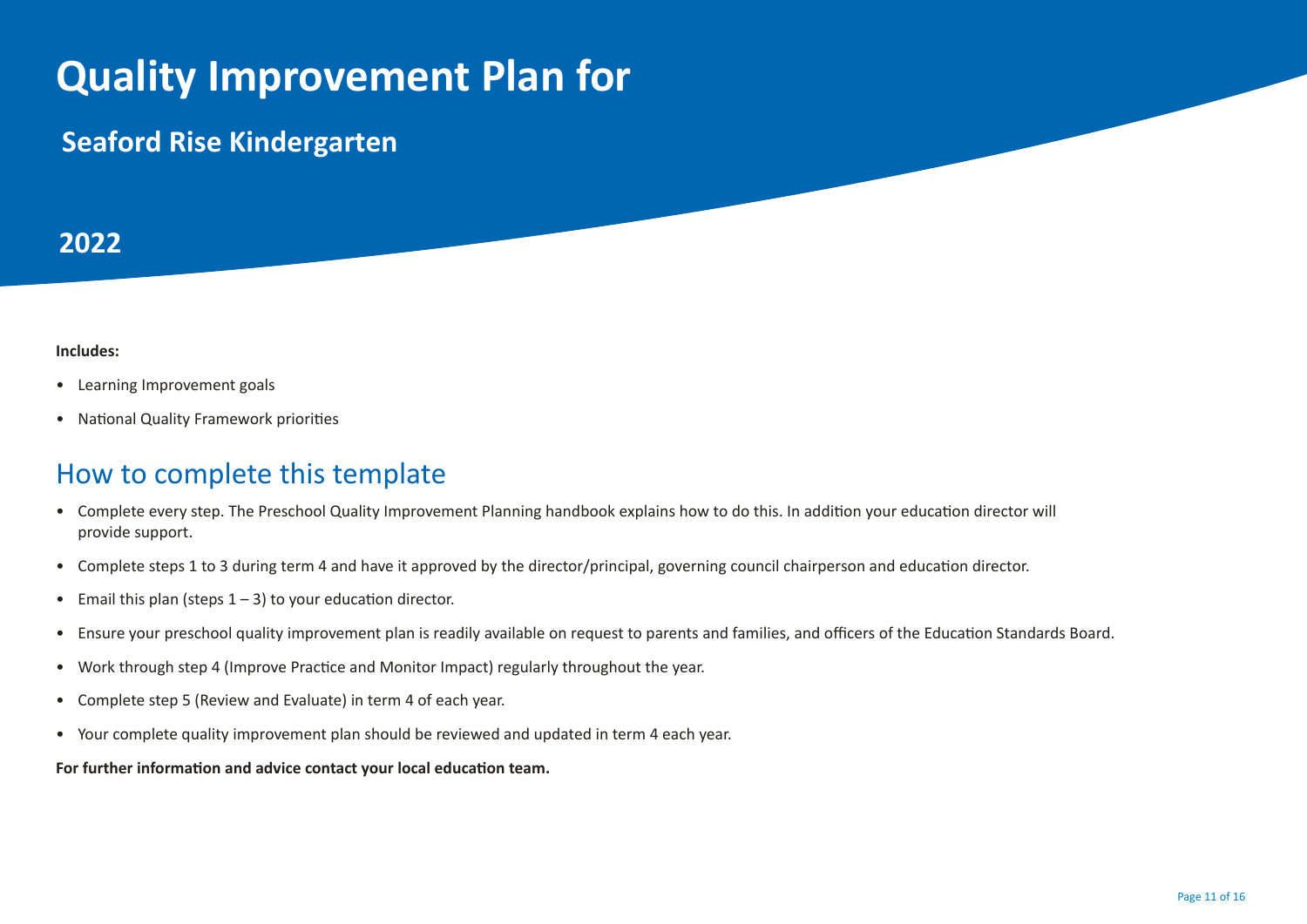### **Learning Improvement Plan**

Goal 1: make meaning'. To Improve children engagement with the Preschool literacy indicator `I engage with texts and

of a variety of text.



| If educators plan and facilitate intentional learning opportunities for children to engage with text, we will see children connecting to a broader range of text to<br><b>Challenge of practice:</b><br>make meaning of their world. |                                                                                                                                                                                                                                                                                                   |                                         |                                                                                                                                                          |                                                    |  |  |  |  |
|--------------------------------------------------------------------------------------------------------------------------------------------------------------------------------------------------------------------------------------|---------------------------------------------------------------------------------------------------------------------------------------------------------------------------------------------------------------------------------------------------------------------------------------------------|-----------------------------------------|----------------------------------------------------------------------------------------------------------------------------------------------------------|----------------------------------------------------|--|--|--|--|
| <b>Actions</b>                                                                                                                                                                                                                       | <b>NQS links</b>                                                                                                                                                                                                                                                                                  | <b>Timeline</b>                         | <b>Resources</b>                                                                                                                                         | <b>Responsibility</b>                              |  |  |  |  |
| Educators will model and use descriptive language in<br>meaningful contexts and providing materials to<br>support the Lisa Burnmans - ' Pedagogy of<br>bookmaking".                                                                  | QA 1.2.1,<br>1.2.2, 1.2.3                                                                                                                                                                                                                                                                         | Begin mid term 1                        | Diverse range of texts<br>In 0-week Educators will decided on a<br>whole site approach to "Pedogodgy of<br>book making"                                  | All educators<br>Director will lead 0-week         |  |  |  |  |
| Educators to provide learning opportunities for<br>children to engage in a range of diverse texts (fiction<br>and non-fiction) in multiple ways.                                                                                     | QA 1.1.1,<br>1.1.2, 1.2.1,<br>1.2.2, 5.1.2,<br>5.2                                                                                                                                                                                                                                                | Termly<br>focus in term<br>one and four | Kimochis, You can do it, Colour<br>monsters, educator's tool-kit (well<br>being and learning for life),<br>interoception, child protection<br>curriculum | All educators                                      |  |  |  |  |
| Connect with Dfe Speech Pathologist to support and<br>use a range of early literacy strategies to enrich<br>children language development.                                                                                           | QA 1.2.1<br>1.2.2 1.3.1<br>1.3.2<br>7.2.1/7.2.3                                                                                                                                                                                                                                                   | Termly                                  | DfE speech pathologist<br><b>Base Line Data</b>                                                                                                          | <b>Director and Teachers</b><br><b>Support ECW</b> |  |  |  |  |
| Collect and reflect on children's engagement of text<br>and language development through small group work,<br>pedagogical documentation and the Preschool literacy<br>indicator `I engage with texts and make meaning'               | QA 1.3.1,<br>1.3.2, 6.1.2                                                                                                                                                                                                                                                                         | Termly                                  | Small group data collection,<br>base line data, Learning stories,<br>ILPS, observations, floor book,<br>Preschool numeracy indicator                     | All educators                                      |  |  |  |  |
| <b>Success criteria</b>                                                                                                                                                                                                              | We will see/hear children engagement and comprehension of a range of text through reciprocal conversations.<br>We will see children engage and make meaning of a broader range of text through mark making.<br>We will see/hear children interrupter a range of text through their dramatic play. |                                         |                                                                                                                                                          |                                                    |  |  |  |  |

We will see through pedagogical documentation that children have engaged and improved their comprehension

Page 12 of 16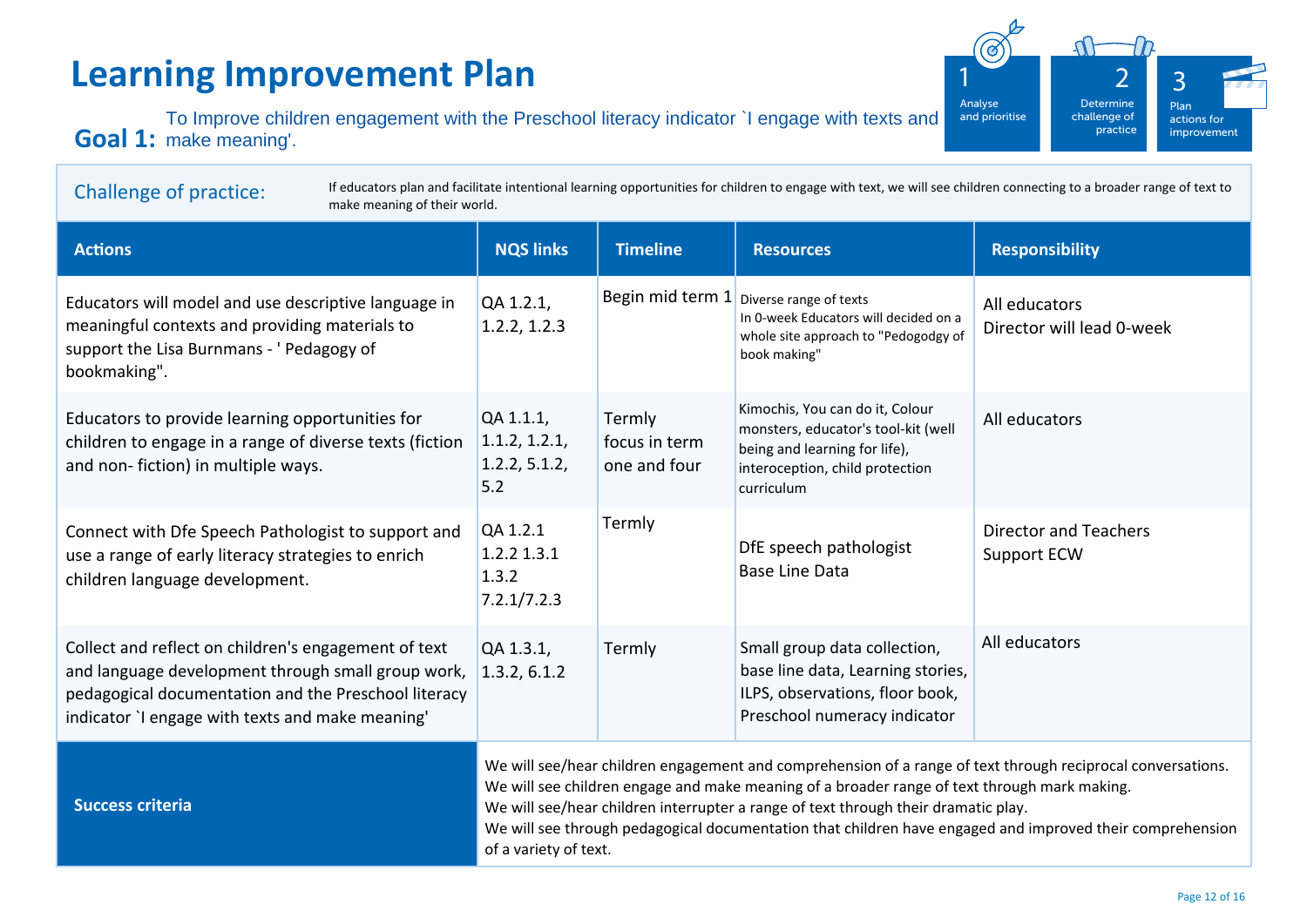### **Learning Improvement Plan**

To improve children's ability to use and understand mathematical language in relation to measuring and comparing their world.

#### **Goal 2:**

Challenge of practice: **Actions NQS links Timeline Resources Responsibility Success criteria** If we as educators implement a collective and consistent approach that supports the development of mathematical language then we will improve children's use of measurement. Professional learning as a whole staff team to develop a unified approach. Design and implement mathematical learning opportunities indoors and outdoors in play and in group activities. Model numeric language with the children, in play and during group times. Educators will collect data and assess children's development of mathematical language e.g. number sense and measurement QA 1.1.1  $1.2.1$  $1.2.2$ 7.2.2 7.2.3 QA 5.1.1  $5.1.2$ 5.2.1  $5.2.2$ QA 1.3.1 3.2 6.1.2 **Termly Termly** Baseline data collection T1 update termly Indicators for Literacy and Numeracy. EYLF **RRR- Active Learning Environments** Nature play Educators attend Orbis Budget for TRT's Messy maths - Juliet Robertson PDP's EYLF, Numeracy handbooks, Floor Book, observations and daily reflections Numeracy indicators, anecdotal observations, photos, Pedagogical documentation, Child's voice . All Educators Director to facilitate learning PD e.g Orbis Educators and director to lead PDP meeting. All Educators All Educators Children will use the mathematical language of measurement to explain their thinking. Children will investigate and problem solve in play using measurement. Pedagogical documentation will provide data of children's mathematical language in their play.

Plan actions for improvement

Determine challenge of practice

Analyse and prioritise 2

3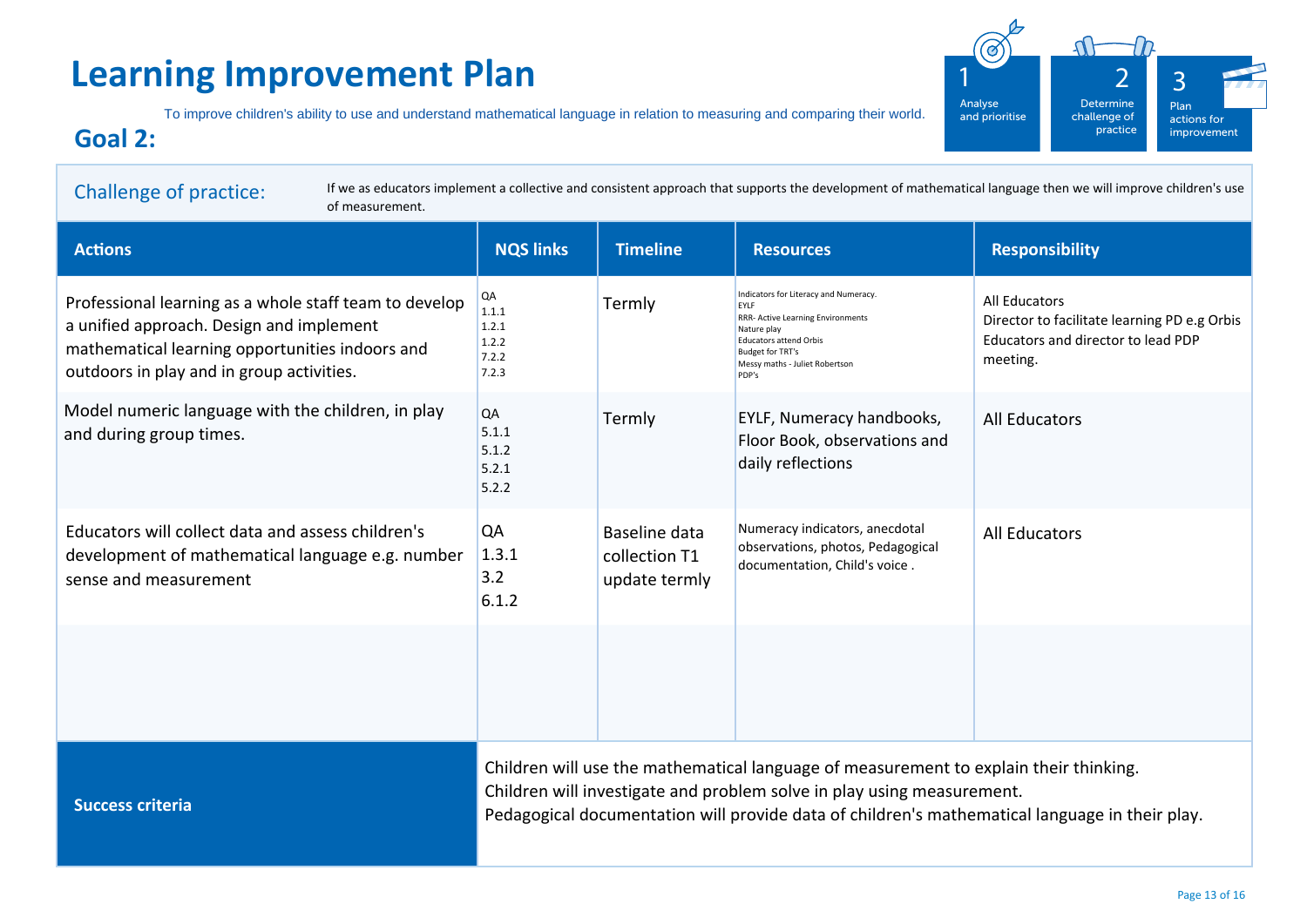### **Learning Improvement Plan**

### **Goal 3:**

Challenge of practice:



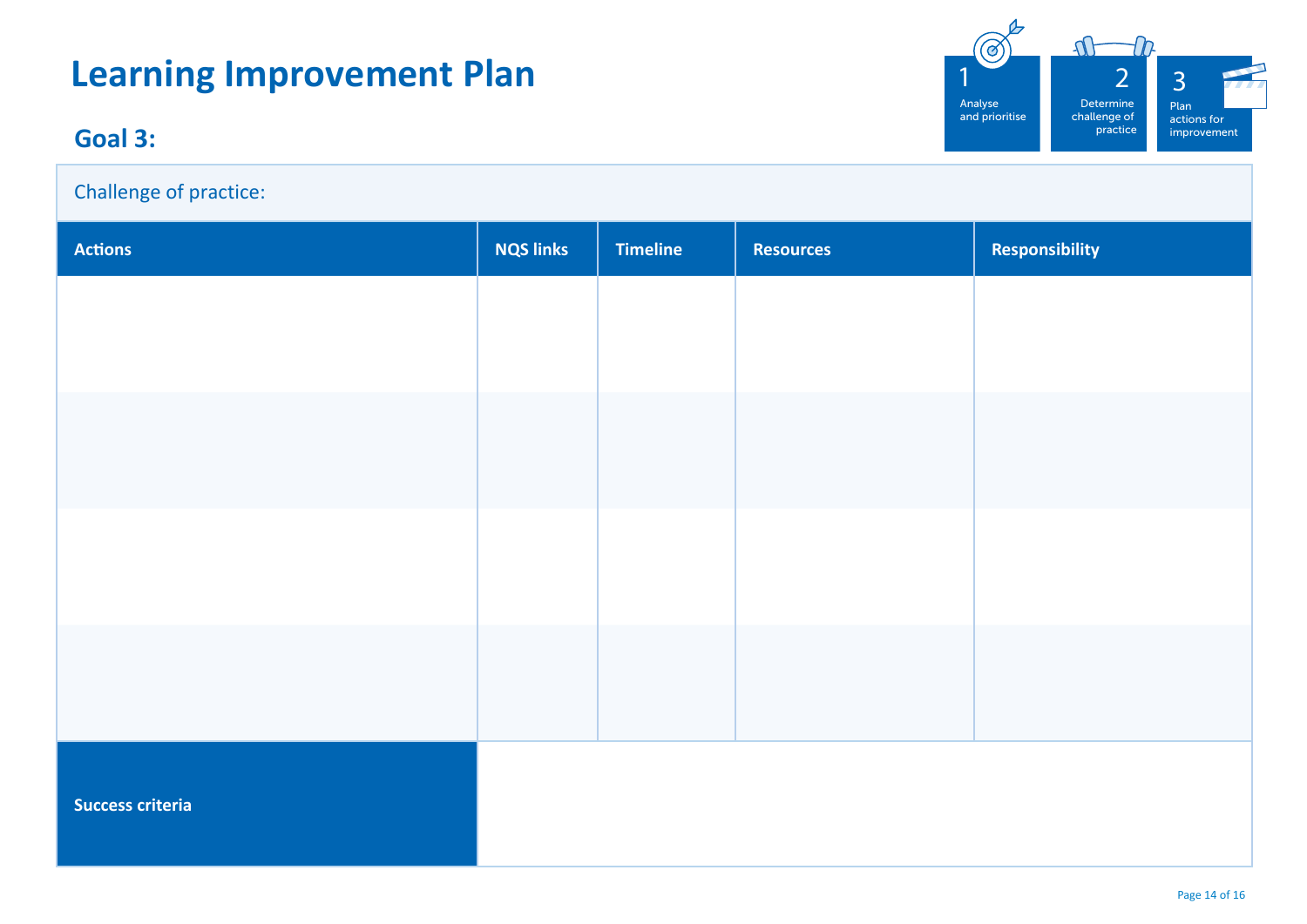### **National Quality Framework priorities**

| <b>Priority</b>                                                                                                             | <b>NQS links</b>                 | <b>Key steps</b>                                                                    | <b>Timeline</b>    | <b>Resources</b>                                                         | <b>Responsibility</b>                     |
|-----------------------------------------------------------------------------------------------------------------------------|----------------------------------|-------------------------------------------------------------------------------------|--------------------|--------------------------------------------------------------------------|-------------------------------------------|
| Site to provide<br>opportunities for<br>families to engage and<br>contribute to children<br>learning on site post<br>covid. | 6.1.1<br>$6.2$<br>6.2.2<br>6.2.3 | Invite families to be apart of<br>governing council.                                | Termly             | Governing Council,                                                       | Director and Lead teacher                 |
|                                                                                                                             |                                  | Communities events/special day.                                                     | Termly             | Floor book, ILP, learning<br>conversations, notice board,<br>class dojo. | Whole team                                |
|                                                                                                                             |                                  | Display PQIP on wall as living<br>document - comment and feedback<br>opportunities. |                    | Floor book, ILP, learning<br>conversations, notice board,<br>class dojo. | Whole team                                |
| Policy update schedule<br>in place.                                                                                         | 6.1.1<br>7.1.2                   | Develop timeline on all policies and<br>when they're required to be reviewed.       | <b>End of 2022</b> | Policy Folder<br>Governing council.                                      | Director<br>Governing council.            |
|                                                                                                                             |                                  |                                                                                     |                    | Dfe Compliance Document                                                  | River hub Portfolio -<br>common schedule. |
|                                                                                                                             |                                  |                                                                                     |                    |                                                                          |                                           |
|                                                                                                                             |                                  |                                                                                     |                    |                                                                          |                                           |
|                                                                                                                             |                                  |                                                                                     |                    |                                                                          |                                           |
|                                                                                                                             |                                  |                                                                                     |                    |                                                                          |                                           |